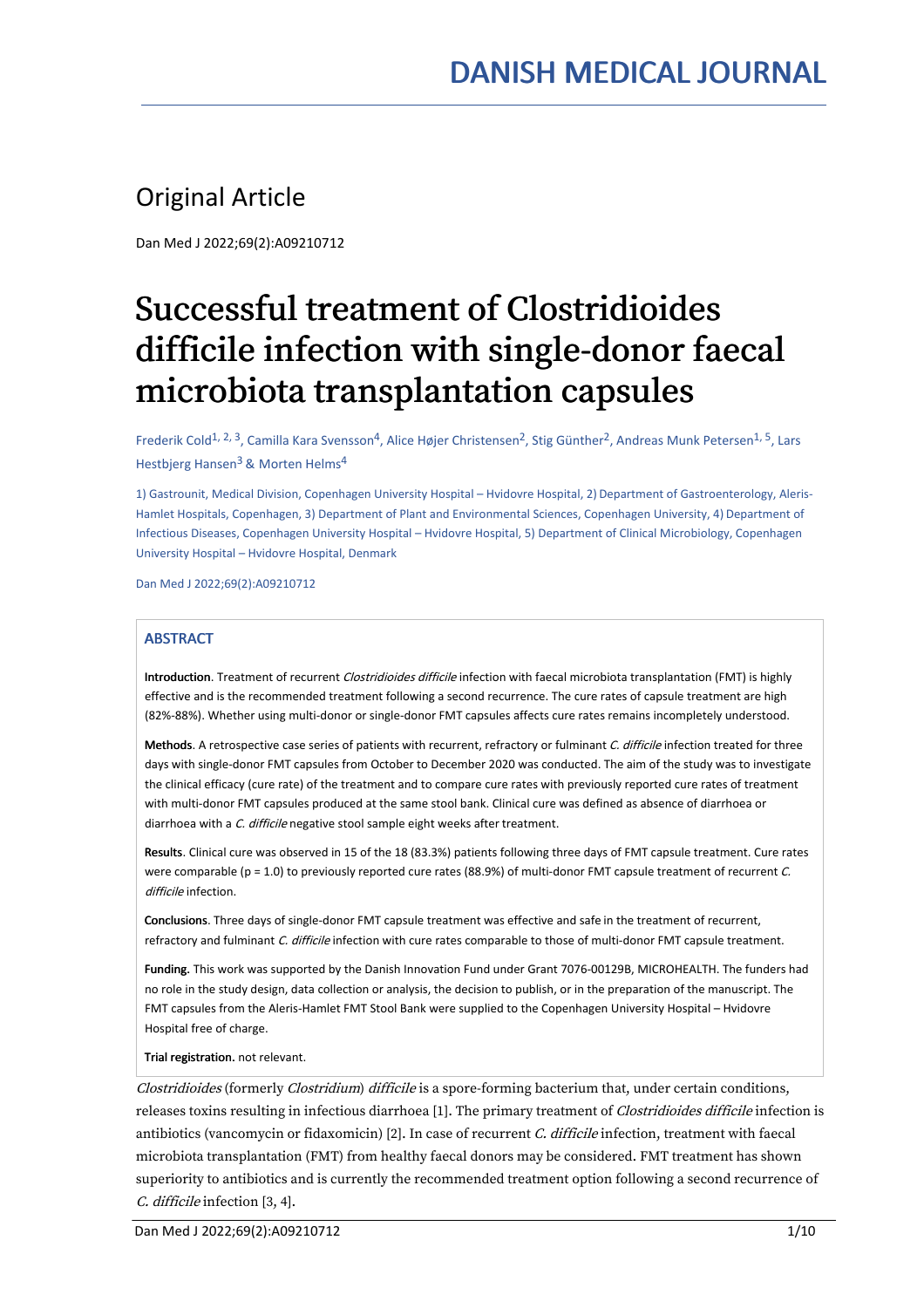FMT treatment of recurrent C. difficile infection is delivered through upper or lower endoscopy, enemas or capsules. The highest cure rates have been reported when using repeat FMT delivered through lower endoscopy (88%-100%), whereas the efficacy of a single treatment regimen with FMT capsules treatment is 82%-88% [5, 6]. The exact mechanisms behind the successful effect of FMT in the treatment of recurrent C. difficile infection are not fully understood. The transfer of beneficial bacteria, virus and metabolites from the donor to the recipient is believed to cause the beneficial effects [7].

The incomplete understanding of the mechanisms of action and the transfer of a still not fully characterised living microbial community has made safety following FMT treatment a natural concern among clinicians and regulatory institutions [8]. Continuous efforts are being made to improve the understanding of the treatment and increase its safety, while keeping efficacy high [9]. This is done through ongoing improvements in the screening of donors and transferred material, but also by maintaining registries assessing the long-term risks of FMT.

When guidelines for screening of donors and faecal material are followed, FMT treatment is generally regarded safe both in the short- and the long term, although rare cases of transfer of multi-drug resistant bacteria have been reported [8, 10, 11].

Based on the hypothesis that multi-donor treatment with FMT capsules increases the chance of transferring beneficial microorganisms, this approach has previously been reported with high cure rates in the treatment of recurrent C. difficile infection by our study group [12]. However, multi-donor FMT treatment potentially increases the risk of transferring harmful microorganisms. Furthermore, as traceability might be impaired when using multi-donor FMT, the current state-of-the-art FMT treatment of recurrent C. difficile infection is to use single donors [13].

The aim of this study was to evaluate the effects of three-day single-donor FMT capsule treatment of recurrent C. difficile infection and to compare the efficacy to previous data on multi-donor treatment provided from the same FMT stool bank.

### **METHODS**

All patients from the capital region of Denmark presenting with recurrent or refractory  $C$ . difficile infection where FMT is considered a treatment option are referred to Copenhagen University Hospital – Hvidovre Hospital (CUHH), Department of Infectious Diseases.

The classifications of C. difficile infection severity and the definition of clinical cure used at the CUHH are based on current Danish and international recommendations [2, 4]. Recurrent C. difficile infection was defined as diarrhoea with the passage of  $\geq 3$  loose or liquid stools daily and a faecal sample positive for *C. difficile* (a positive polymerase chain reaction test result for C. difficile toxin A, toxin B or binary toxin) within 90 days after a former episode of C. difficile infection treated with vancomycin, metronidazole or fidaxomicin.

Refractory C. difficile infection was defined as persistent diarrhoea with the passage of  $\geq 3$  loose or liquid stools daily despite at least five days of ongoing treatment with vancomycin or fidaxomicin.

Severe C. difficile infection was defined as C. difficile infection with one or more of the following: abdominal pain, hypoalbuminaemia, leukocytosis, leukopenia or renal failure.

Fulminant C. difficile infection was defined as severe C. difficile infection with one or more of the following: altered mental status, fever (> 38.5 °C), hypotension, septic shock, multi-organ failure, treatment at an intensive care unit, ileus, toxic megacolon or pseudomembranous colitis.

Besides FMT capsules, FMT delivered through enemas and endoscopy, rectal bacteriotherapy (RBT) and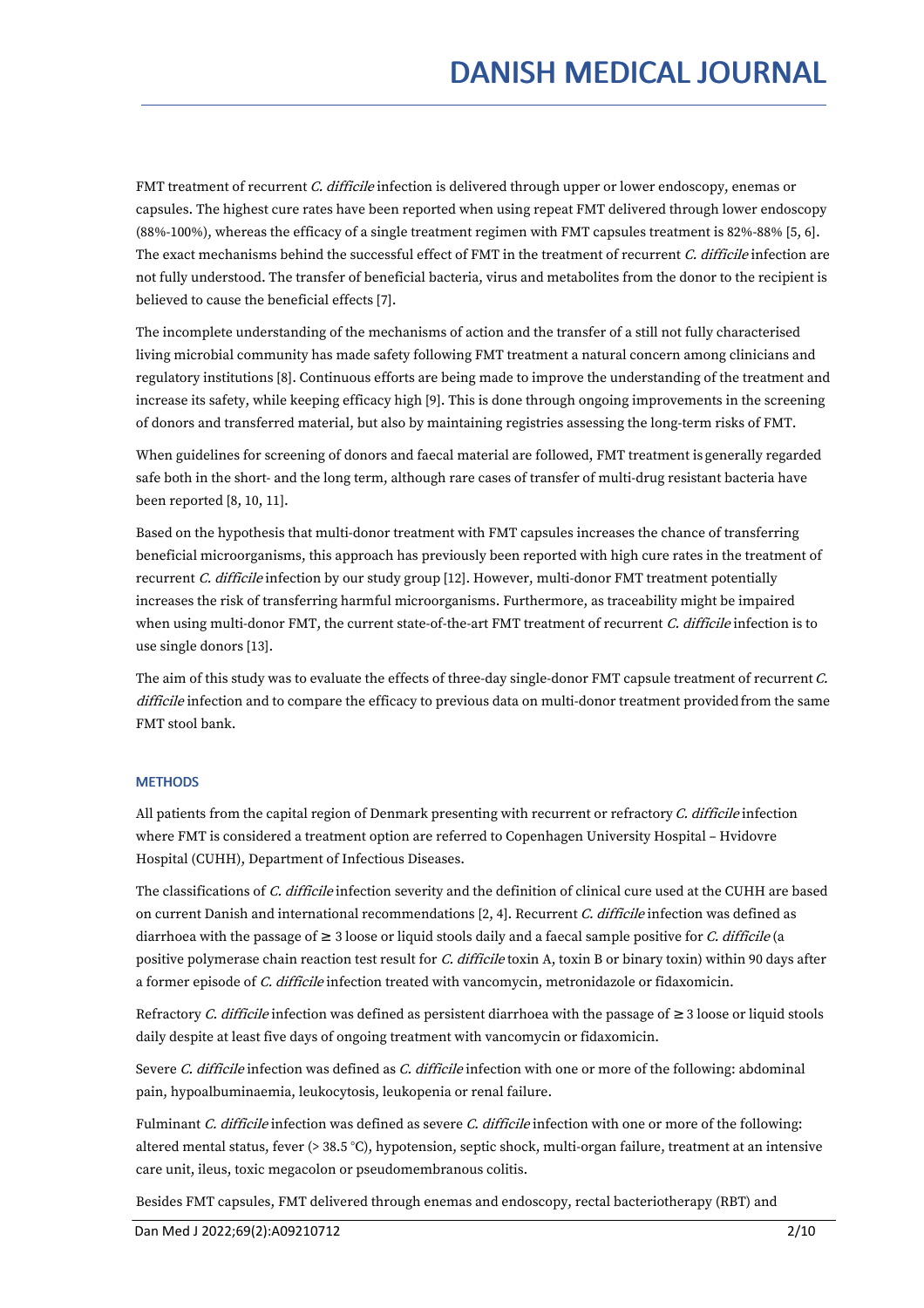antibiotics are used in the treatment of recurrent, refractory or severe C. difficile infection [14]. The choice of treatment at the CUHH for an episode of C. difficile infection is based on patient preferences, the clinical decision of a physician and the current status of available treatments.

# Treatment

Single-donor FMT capsules from the Aleris-Hamlet FMT Stool Bank were used in the treatment of recurrent, refractory and fulminant C. difficile infection from 1 October to 31 December 2020. Prior to FMT treatment, patients were pre-treated with oral vancomycin 125 mg (recurrent C. difficile infection) or 500 mg (refractory or fulminant *C. difficile* infection)  $\times$  4 daily for 7-10 days until two days before FMT treatment.

Regardless of previous treatment, all patients receiving FMT capsules from the Aleris-Hamlet FMT Stool Bank were treated with 25 FMT capsules daily on three consecutive days, taken in the morning following 6 h of fasting.

#### Donor selection and screening

Potential donors were screened vigorously through medical interviews and through blood and faecal samples in accordance with international guidelines [15]. Faecal samples were additionally screened every second week of the donation period (see supplementary material: https://ugeskriftet.dk/files/a09210712\_-\_supplementary.pdf).

In addition to the international recommendations, a donor with a healthy lifestyle including daily physical activity, a healthy diet, low alcohol intake and no smoking was prioritised. A single male donor meeting all these criteria was used in the production of the FMT capsules.

### Faecal microbiota transplantation capsule production

The donor was equipped with 500 ml bottles of oxygen-reduced sterile saline (0.9% NaCl). Immediately after producing the sample, the donor was instructed to cover the sample with the oxygen-reduced saline and to deliver it to the laboratory within 1 h. Hereafter, the sample was stored at 5 °C and processed in the laboratory no longer than 3 h from the time of delivery. Sample and saline were homogenised, filtered and centrifuged. The supernatant was discarded and the pellet mixed with 99.9% glycerol as a cryoprotectant to a final concentration of 33%. Most of the process was done in an anaerobic environment using argon gas to protect the sample and thereby minimising the time the faecal material was exposed to oxygen in atmospheric concentrations to less than one minute. Finally, the samples were frozen at –20 °C for 24 h, then at –50 °C for 24 h, and finally frozen at –80 °C for storage until use. Once the donor had passed the screening after eight weeks, the material was double encapsulated using Capsugel DR Caps size 0 and 00. Each capsule contained 0.6 ml of material; hereof 0.4 ml faecal material and 0.2 ml glycerol. A daily dosage of 25 capsules provides approximately 10 g of concentrated faecal matter derived from approximately 50 g of faeces. Capsules were stored at –80 °C until use.

#### Follow-up

All patients were followed for treatment response for at least eight weeks through telephone interviews by a medical doctor. The primary outcome of clinical resolution (cure) was defined as resolution of diarrhoea or diarrhoea with a negative stool test for C. difficile at least eight weeks after treatment. Only patients with ongoing diarrhoea after eight weeks were systematically tested for C. difficile. Microbiological recurrence of C. difficile and cases of multi-drug resistant bacterial infections or carriage were evaluated for up to six months following FMT capsule treatment through access to the national Danish microbiological database including all analysed microbiological samples from all clinical microbiological departments in Denmark.

Serious adverse events were defined as death, hospitalisation or prolongation of hospitalisation, disability or permanent damage in the six months following treatment with FMT capsules and were assessed through the patients' health records.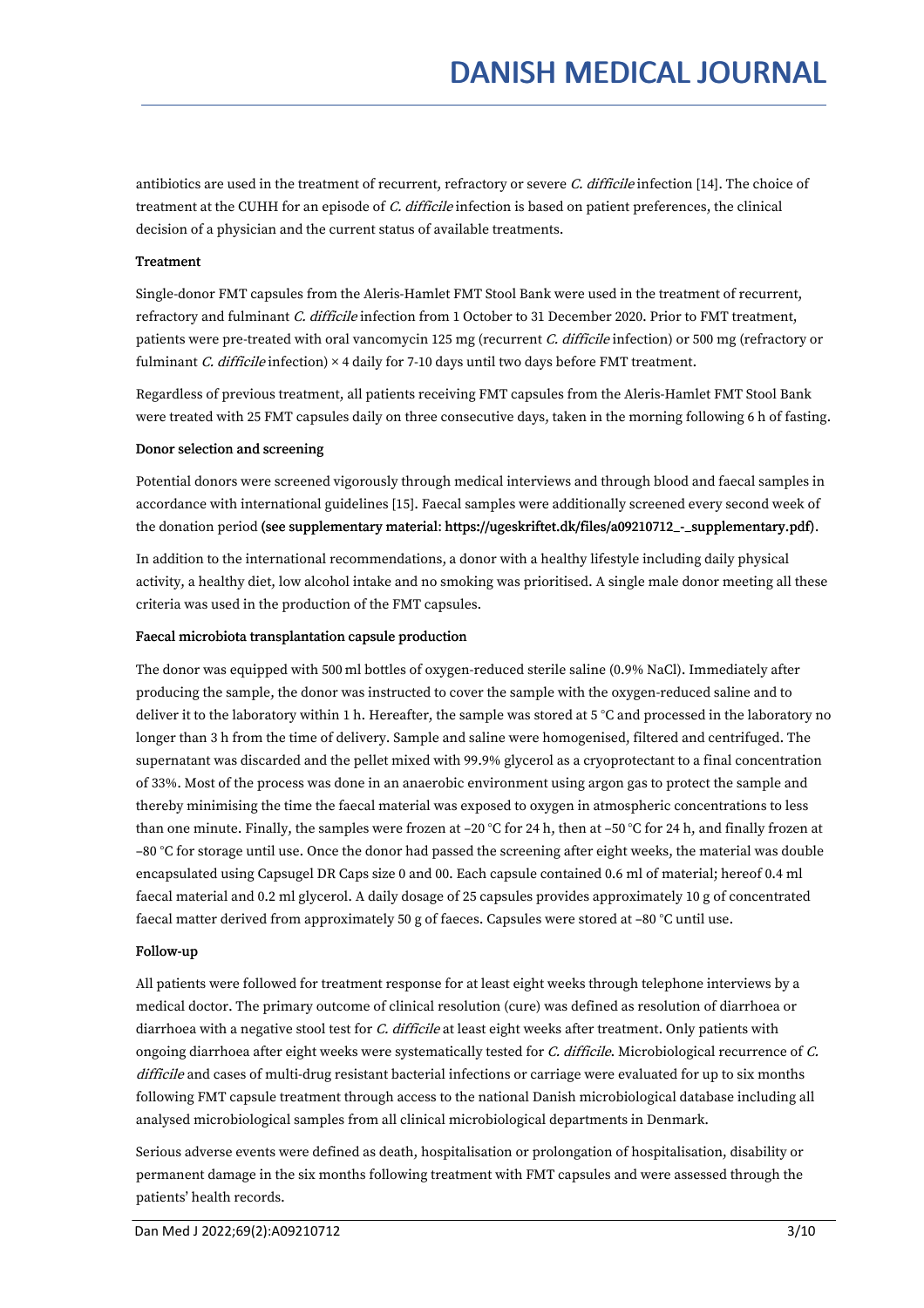Data extraction was performed independently by two investigators (FC and CKS). In the event of any dispute, the key decision was made by a third investigator (MH).

### **Statistics**

Fisher's exact test was used to compare difference in proportions of clinical cure following primary and secondary treatment with results from a previous publication using multi-donor FMT capsules also from the Aleris-Hamlet Stool Bank [12].

# Ethics

The present retrospective study was conducted as part of an internal quality assessment and approved by the Hospital Directory Board on 21 January 2021.

Trial registration: not relevant.

# **RESULTS**

A total of 18 patients were treated for C. difficile infection with single-donor FMT capsules produced at the Aleris-Hamlet FMT Stool Bank (Table 1). Patients were aged from 22 to 87 years and had a median of two recurrences of C. difficile infection. A single patient was treated with FMT capsules as treatment of the first episode of C. difficile infection due to fulminant C. difficile infection. Nine patients were treated with FMT capsules as primary treatment of recurrent C. difficile infection (Figure 1) and another nine patients previously unsuccessfully treated with RBT or FMT received the FMT capsules as secondary treatment (Figure 2). Clinical cure was observed in 15 of the 18 (83.3%) patients following a single three-day treatment with FMT capsules. Eleven patients had resolution of diarrhoea and were not tested for C. difficile again, two patients had resolution of diarrhoea and a negative stool test for C. difficile and two patients had ongoing diarrhoea and a negative stool test for C. difficile. One patient without clinical cure was successfully re-treated with serial FMT capsules also from the Aleris-Hamlet Stool Bank for six days, bringing the total of patients with clinical cure up to 16 patients (88.9%) following re-treatment.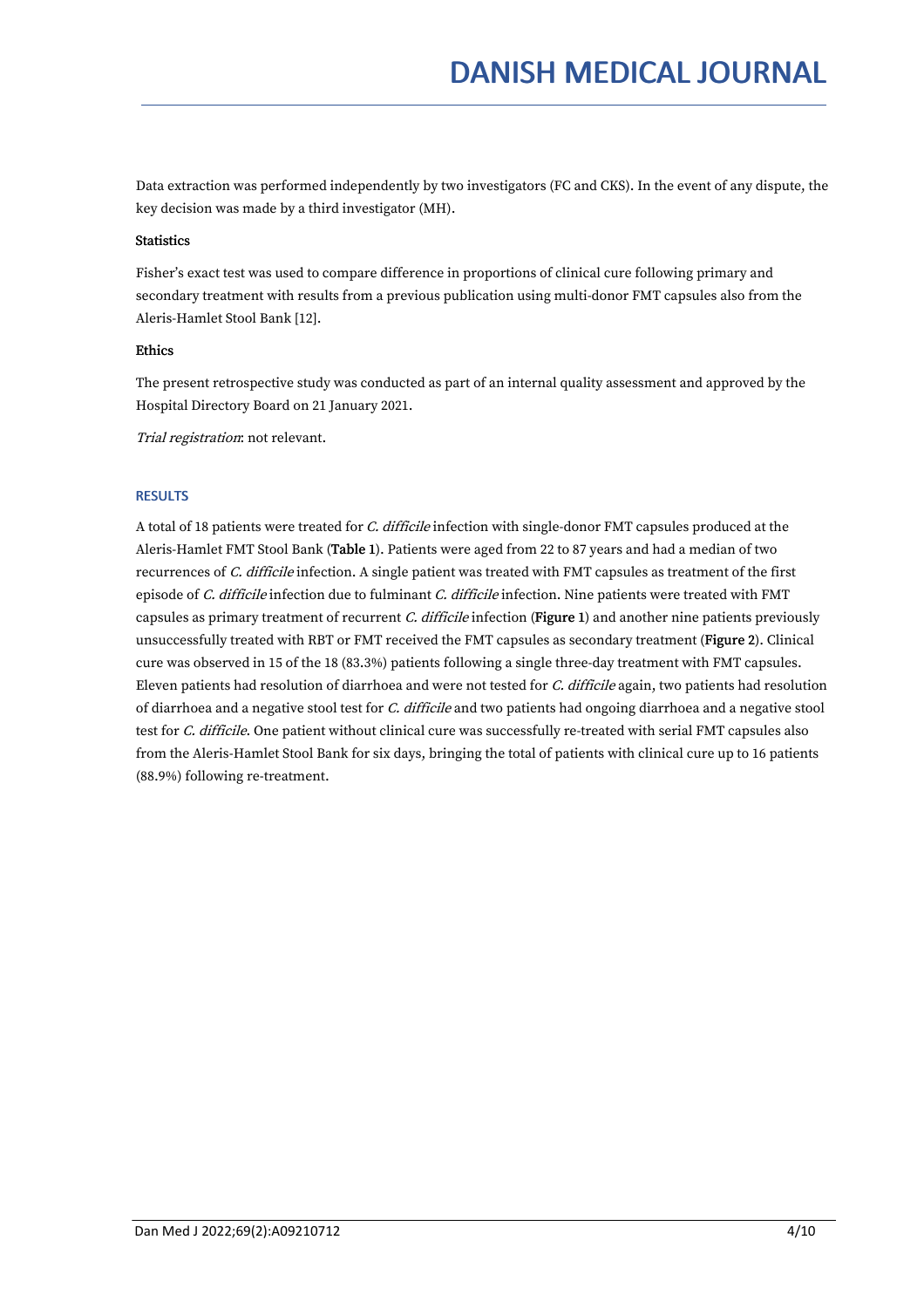|                                                       | As primary<br>treatment of<br>recurrent, refractory<br>or fulminant C.<br>difficile infection | As secondary<br>treatment of recurrent,<br>refractory or fulminant<br>C. difficile infection<br>following unsuccessful<br><b>FMT or RBT treatment</b> |
|-------------------------------------------------------|-----------------------------------------------------------------------------------------------|-------------------------------------------------------------------------------------------------------------------------------------------------------|
| N                                                     | 9                                                                                             | 9                                                                                                                                                     |
| Age, median (range), yrs                              | 55 (22-77)                                                                                    | 77 (31-87)                                                                                                                                            |
| C. difficile infection recurrences, median (range), n | $2(1-3)$                                                                                      | $3(2-6)$                                                                                                                                              |
| C. difficile infection level, n                       |                                                                                               |                                                                                                                                                       |
| Recurrent                                             | 7                                                                                             | 8                                                                                                                                                     |
| Refractory                                            | $\overline{c}$                                                                                | $\mathbf{0}$                                                                                                                                          |
| Fulminant                                             | $\mathbf{0}$                                                                                  | 1 <sup>a</sup>                                                                                                                                        |
| Charlson Comorbidity Index, median (range)            | $3(0-5)$                                                                                      | $5(0-10)$                                                                                                                                             |
| Males/females, n                                      | 4/5                                                                                           | 2/7                                                                                                                                                   |
| C. difficile subtype, n                               |                                                                                               |                                                                                                                                                       |
| Non CD027                                             | 4                                                                                             | 2                                                                                                                                                     |
| Non CD027: cdtA+                                      | $\overline{2}$                                                                                | $\Omega$                                                                                                                                              |
| Non CD027: toxin A + toxin B                          | $\mathbf{0}$                                                                                  | 3                                                                                                                                                     |
| Non CD027: toxin A + toxin B and binary toxin         | $\mathbf 0$                                                                                   | 1                                                                                                                                                     |
| Not specified                                         | 3                                                                                             | 3                                                                                                                                                     |

TABLE 1 Patients receiving faecal microbiota transplantation capsules in treatment of Clostridioides difficile infection.

cdtA+ = C. difficile binary toxin A; FMT = faecal microbiota transplantation; RBT = rectal bacteriotherapy. a) The patient's episode of infection was the first episode of C. difficile infection.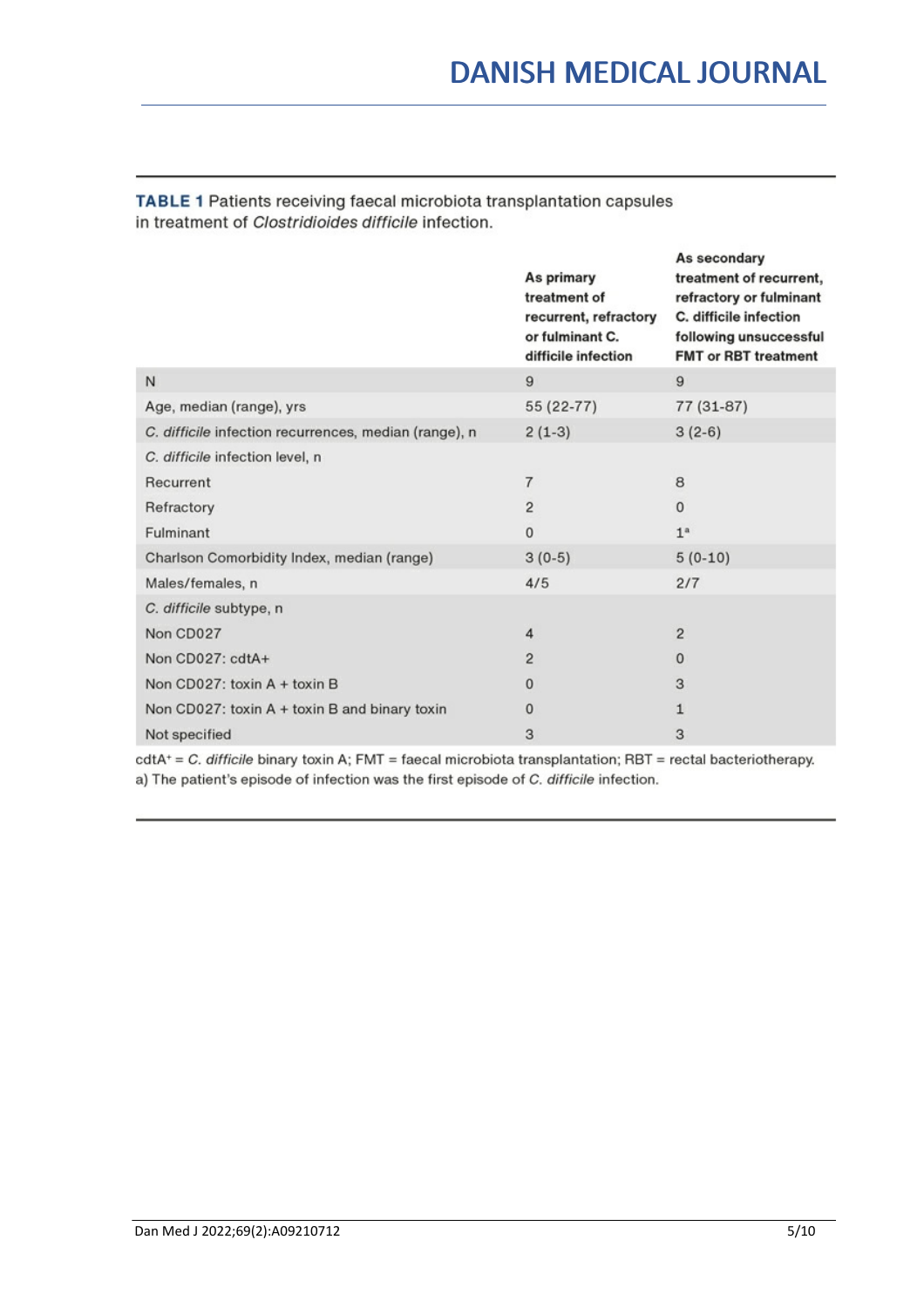# **DANISH MEDICAL JOURNAL**



FIGURE 1 Clinical resolution following faecal microbiota transplantation (FMT) capsules as primary treatment of recurrent Clostridioides difficile infection following antibiotics.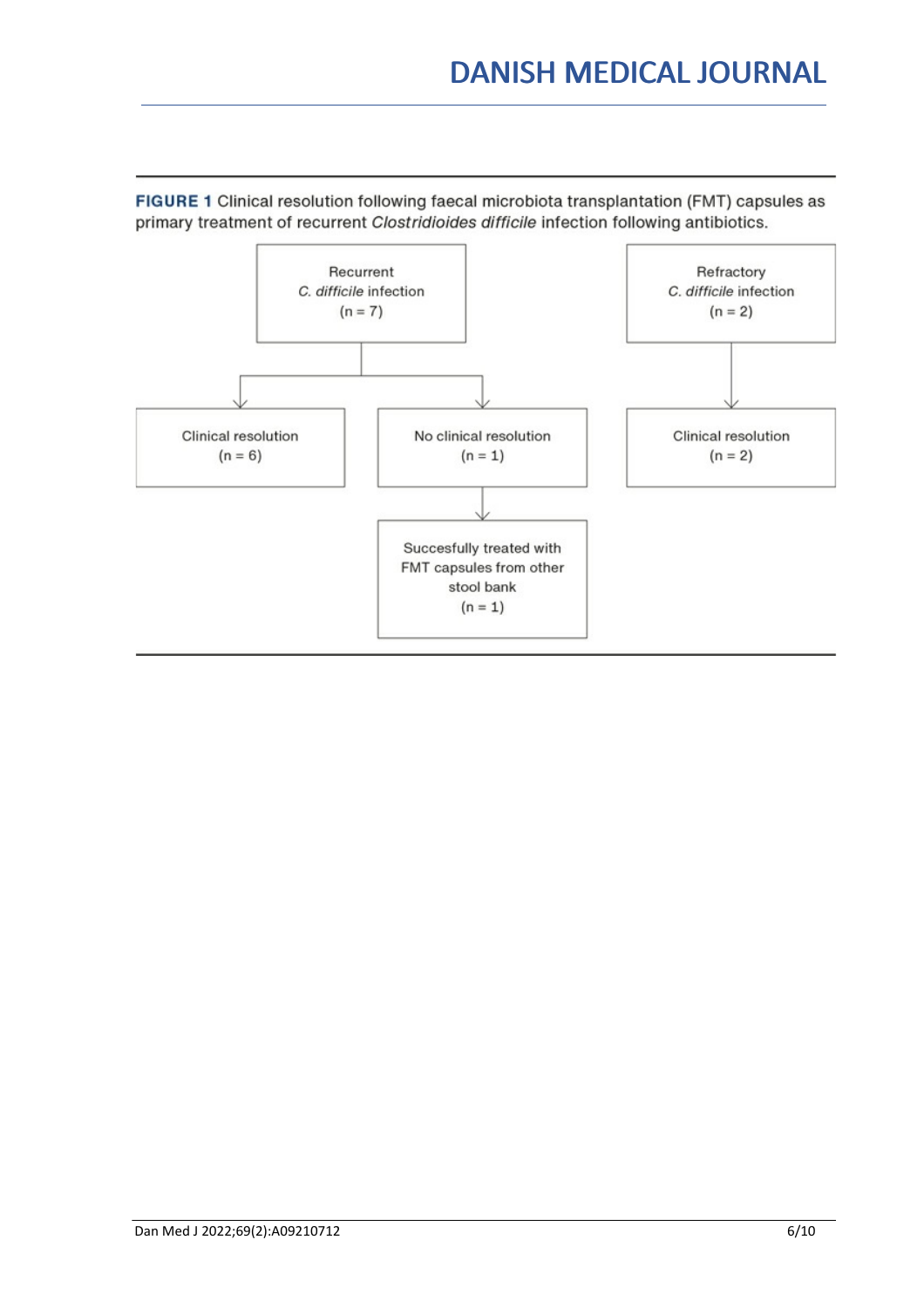FIGURE 2 Clinical resolution following faecal microbiota transplantation (FMT) capsules as secondary treatment of recurrent Clostridioides difficile infection following antibiotics and unsuccessful treatment with FMT or rectal bacteriotherapy (RBT).



a) Patient received three types of antibiotics within the first eight weeks following FMT: penicillin, dicloxacillin and cephalosporine.

# Recurrence of Clostridioides difficile in the follow-up period

Two of the 16 successfully treated patients were diagnosed with recurrence of C. difficile infection in the six months following FMT treatment.

### Cases of multi-resistant bacterial infections

No cases of multi-resistant bacterial infections were recorded in the six months following FMT capsule treatment.

#### Serious adverse events

Seven patients were hospitalised in the six months following FMT capsule treatment. In one patient withworsening of ulcerative colitis following treatment, the hospital admission was considered possibly related to the treatment. The other hospital admissions were considered unrelated to treatment. Two patients died in the six months following FMT capsule treatment. Neither of these deaths was considered to be related to their treatment.

### Clinical efficacy compared with multi-donor faecal microbiota transplantation capsules

In a previously published case series from our study group, clinical cure was observed in eight of nine (88.9%) patients with recurrent C. difficile infection treated with three days of multi-donor FMT capsules produced at the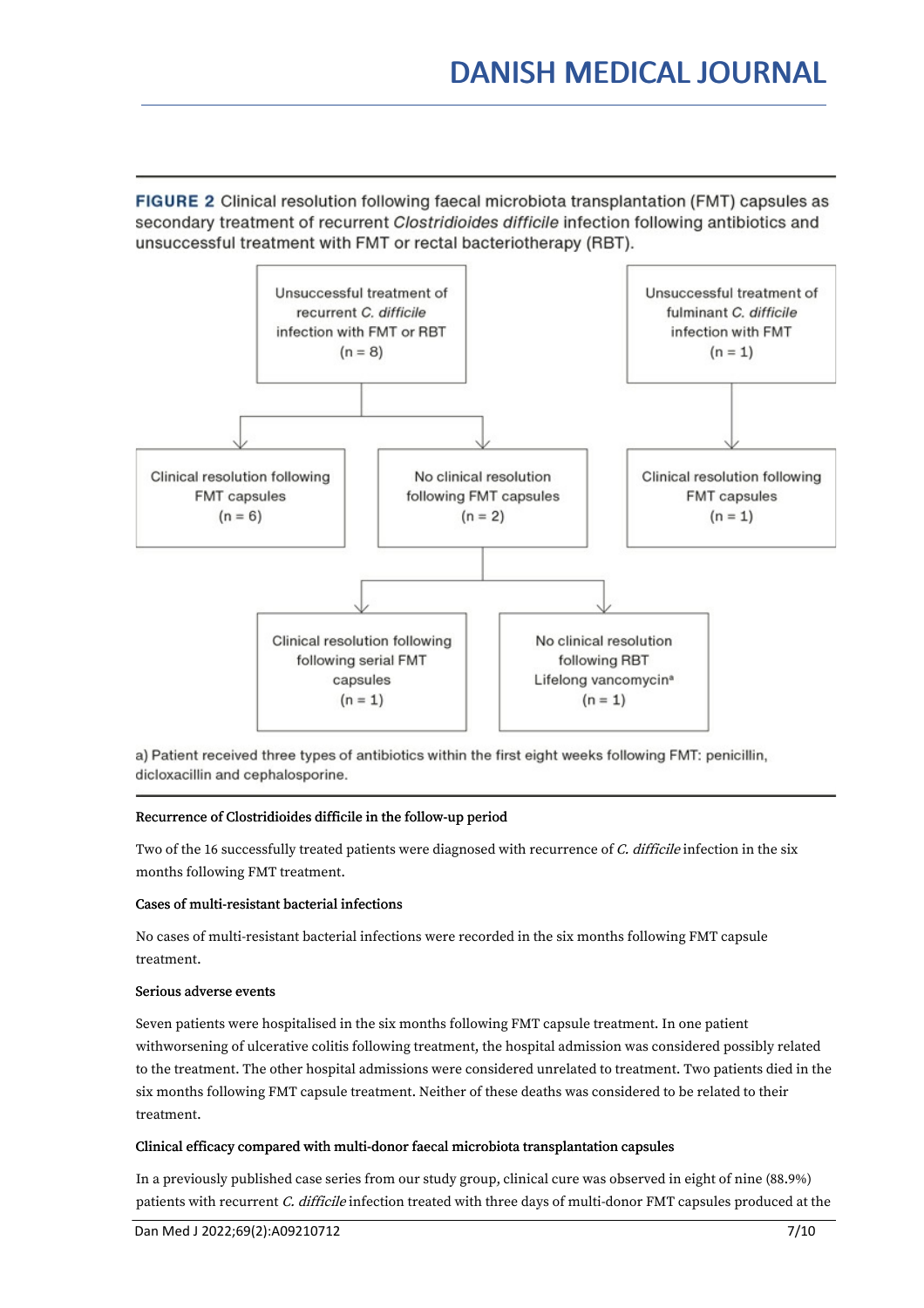Aleris-Hamlet FMT Stool Bank [12]. Clinical cure following re-treatment with FMT capsules was observed in the ninth patient. Comparing the cure rates of treatment with single-donor FMT capsules to the previous results of treatment with multi-donor FMT capsules, we observed no statistically significant difference in primary ( $p = 1.0$ ) or secondary cure rates  $(p = 0.54)$ .

#### **DISCUSSION**

The results from this case series show that a single-donor FMT capsule treatment was effective in the treatment of recurrent, refractory and fulminant C. difficile infection. The cure rate of 83.3% was comparable to previously published results from treatment with multi-donor FMT capsules from our study group. The reported cure rates are in line with those reported in a recently published meta-analysis, including all studies investigating the effects of FMT capsules in recurrent *C. difficile* infection reporting a primary cure of 85% (95% confidence interval: 82%-88%) across all studies [5].

The strength of this study was that we were able to compare cure rates between treatment with single- and multidonor FMT capsules from the same FMT stool bank previously used in the same trial site giving us the opportunity to compare cure rates following treatment. Several limitations apply to the study why some of the conclusions should be considered with caution. The small sample size and the non-controlled set-up make it impossible to conclude whether single-donor capsules are truly equally effective to multi-donor capsules. Furthermore, we were unable to present microbiome analysis before and after treatment. The donor in this case series also provided faeces to the multi-donor FMT capsules. Therefore, the single donor might have accounted for the efficacy of the multi-donor capsules.

Many unanswered questions remain in relation to the treatment of recurrent C. difficile infection using FMT capsules. Based on current knowledge, procedural differences, including the use of multi-donor treatment, do not seem to affect clinical cure rates [5, 16]. Due to safety concerns of multi-donor treatment and the high cure rates following single-donor treatment, future use of multi-donor FMT treatment of recurrent C. difficile infection must be considered obsolete.

Our reported short-term safety of the treatment adds to the current understanding that FMT treatment is safe in the short term when screening of donors and faecal samples are performed in accordance with international guidelines [13, 17]. To improve the safety of FMT treatment of recurrent  $C$ . difficile infection, we urge researchers to further develop treatment regimens to increase the safety of the treatment, while keeping the efficacy of the treatment high. Two approaches to achieving this may be to determine the lowest effective treatment dose or to only transfer sterile faecal material without the bacterial fraction, called faecal virome transplantation, which has shown promising results [18, 19].

#### **CONCLUSIONS**

This case series on three-day single-donor FMT capsule treatment shows that the treatment was safe and effective in the treatment of recurrent, refractory and fulminant C. difficile infection. The treatment was as effective as previously published results using multi-donor FMT capsules. Further developments of FMT capsule treatment are needed to improve safety while keeping the efficacy of the treatment high.

Correspondence Morten Helms. E-mail: Morten.Helms@regionh.dk

Accepted 14 December 2021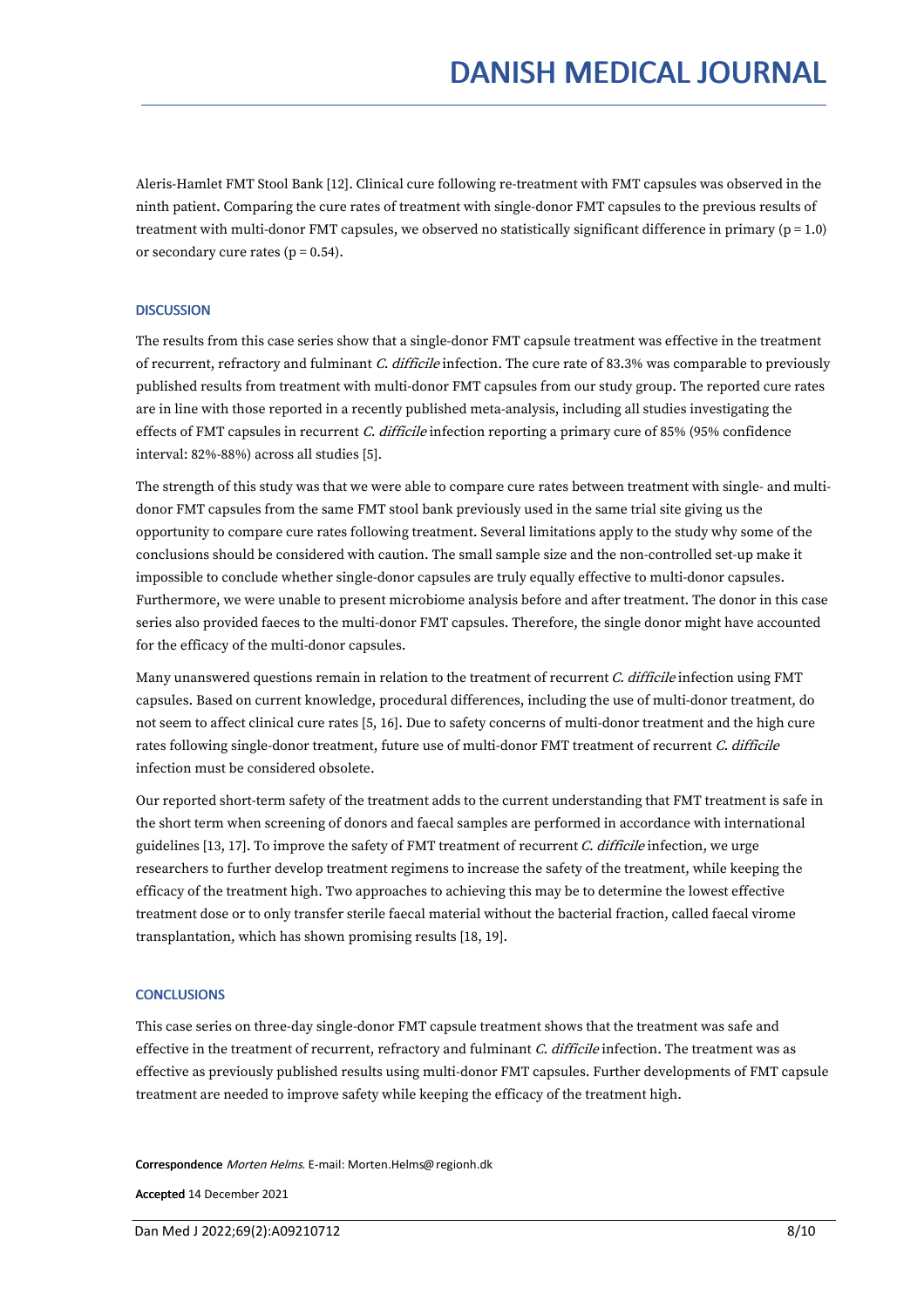Conflicts of interest Potential conflicts of interest have been declared. Disclosure forms provided by the authors are available with the article at ugeskriftet.dk/dmj

References can be found with the article at ugeskriftet.dk/dmj

Cite this as Dan Med J 2022;69(2):A09210712

#### **REFERENCES**

- 1. Leffler DA, Lamont JT. Clostridium difficile infection. N EnglJ Med 2015 Apr 16;372:1539-48.
- 2. McDonald LC, Gerding DN, Johnson S et al. Clinical practice guidelines for Clostridium difficile infection in adults and children: 2017 update by the Infectious Diseases Society of America (IDSA) and Society for Healthcare Epidemiology of America (SHEA). Clin Infect Dis 2018 Mar 19;66(7):e1-148.
- 3. Kelly CR, Fischer M, Allegretti JR etal. ACG clinical guidelines: prevention, diagnosis, and treatment of Clostridioides difficile infections. Am J Gastroenterol 2021 Jun 1;116(6):1124-47.
- 4. Baunwall SMD, Dahlerup JF,Engberg JH et al. Danish national guideline for the treatment of Clostridioides difficile infection and use of faecal microbiota transplantation (FMT). Scand J Gastroenterol 2021 Sep;56(9):1056-77.
- 5. Cold F, Baunwall SMD, Dahlerup JF et al. Systematic review with meta-analysis: encapsulated faecal microbiota transplantation – evidence for clinical efficacy. Therap Adv Gastroenterol 2021 Aug 31;14:17562848211041004.
- 6. Baunwall SMD, Lee MM, Eriksen MK et al. Faecal microbiota transplantation for recurrent Clostridioides difficile infection: an updated systematic review and meta-analysis. EClinicalMedicine 2020 Nov 23;29-30:100642.
- 7. Khoruts A, Staley C,Sadowsky MJ. Faecal microbiota transplantation for Clostridioides difficile: mechanisms and pharmacology. Nat Rev Gastroenterol Hepatol 2021 Jan;18(1):67-80.
- 8. Merrick B,Allen L, Masirah N et al. Regulation, risk and safety of faecal microbiota transplant. Infect Prev Pract. 2020 Sep;2(3):100069.
- 9. Wilcox MH, McGovern BH, Hecht GA. The efficacy and safety of fecal microbiota transplant for recurrent Clostridium difficile infection: current understanding and gap analysis. Open Forum Infect Dis 2020 Apr 11;7(5):ofaa114.
- 10. Ooijevaar RE, van Nood E, Goorhuis A et al. Ten-year follow-up ofpatients treated with fecal microbiota transplantation for recurrent Clostridioides difficile infection from a randomized controlled trial and review of the literature. Microorganisms 2021Mar 6;9(3):548.
- 11. Zellmer C, Sater MRA, Huntley MH et al. Shiga toxin-producing Escherichia coli transmission via fecal microbiota transplant. Clin Infect Dis 2021 Jun 1;72(11): e876-e880.
- 12. Chehri M, Christensen AH, Halkjaer SI et al. Case series of successful treatment with fecal microbiota transplant (FMT) oral capsules mixed from multiple donors even in patients previously treated with FMT enemas for recurrent Clostridium difficile infection. Medicine (Baltimore) 2018 Aug;97(31):e11706.
- 13. Keller JJ, Ooijevaar RE, Hvas CL et al. A standardised model for stool banking for faecal microbiota transplantation: a consensus report from a multidisciplinary UEG working group. United European Gastroenterol J 2021 Mar;9(2):229-47.
- 14. Rode AA, Chehri M, Krogsgaard LR etal. Randomised clinical trial: a 12-strain bacterial mixture versus faecal microbiota transplantation versus vancomycin for recurrent Clostridioides difficile infections. Aliment Pharmacol Ther 2021 May; 53(9):999-1009.
- 15. Cammarota G,Ianiro G, Kelly CR etal. International consensus conference on stool banking for faecal microbiota transplantation in clinical practice. Gut 2019 Dec;68(12):2111-21.
- 16. Du C, Luo Y, Walsh S et al. Oral fecal microbiota transplant capsules are safe and effective for recurrent Clostridioides difficile infection: a systematic review and meta-analysis. J Clin Gastroenterol 2021 Apr 1;55(4):300-8.
- 17. Marcella C, Cui B, Kelly CR etal. Systematic review: the global incidence of faecal microbiota transplantation-related adverse events from 2000 to 2020. Aliment Pharmacol Ther 2021 Jan;53(1):33-42.
- 18. Ott SJ, Waetzig GH, Rehman A et al. Efficacy of sterile fecal filtrate transfer for treating patients with Clostridium difficile infection. Gastroenterology 2017 Mar;152(4):799-811.e7.
- 19. Kao DH, Roach B, Walter J et al. Effect of lyophilized sterile fecal filtrate vs lyophilized donor stool or recurrent Clostridiodes